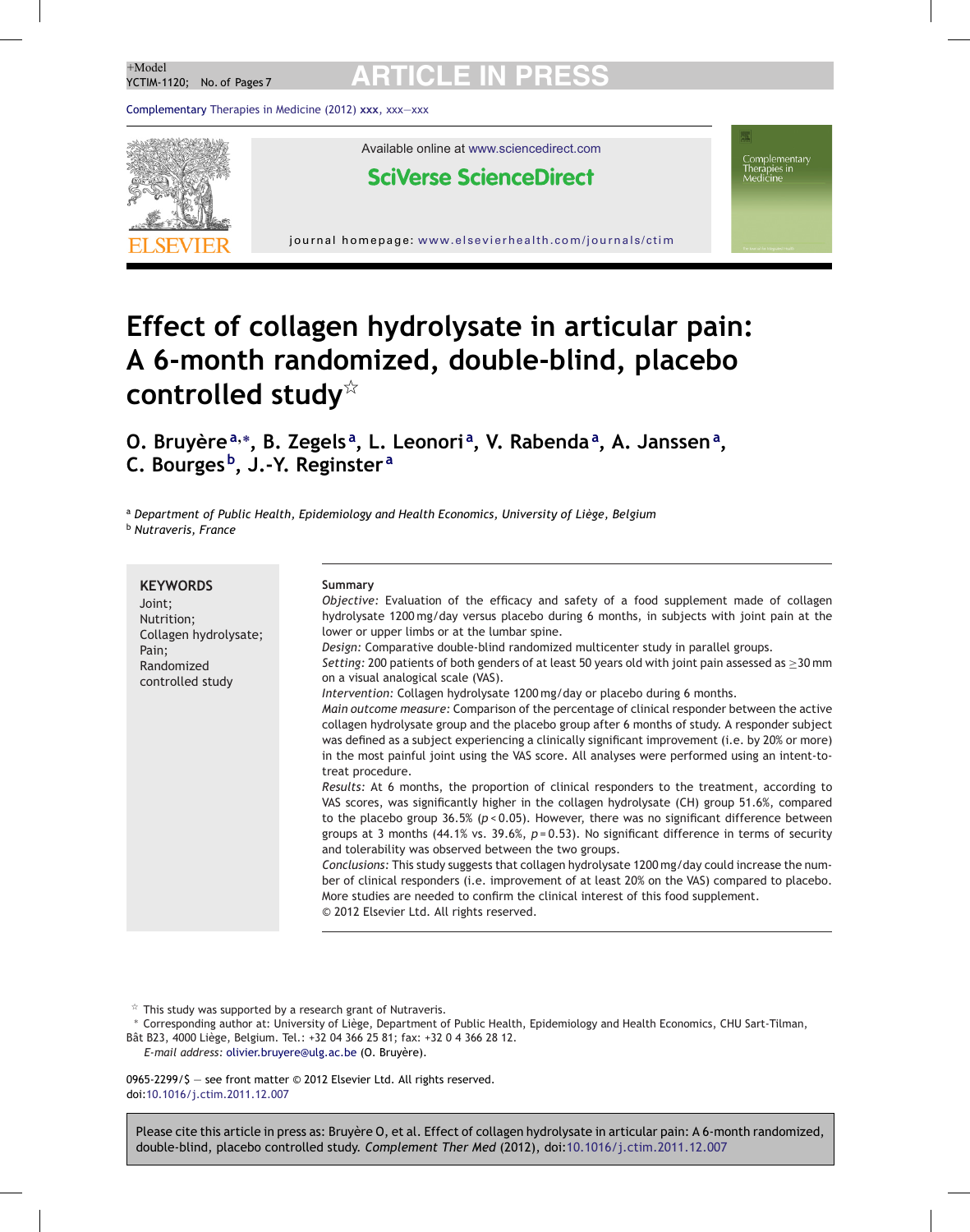## **Introduction**

Joint pain is a major cause of disability in subjects aged more than 50 years.<sup>1</sup> Symptomatic pain relief can be obtained with analgesics such as paracetamol, or non-steroidal antiinflammatory drugs.<sup>2</sup> These treatments, while generally safe when used at low doses and for short terms, can result in serious complications (gastrointestinal bleeding, renal failure, coronary heart disease) when used for long-terms or at higher doses and could obviously reduce the adherence to therapy.<sup>3,4</sup>

In subjects with joint symptoms, food supplements are often taken by patients with the aim to relieve pain and improve physical functions.<sup>5,6</sup> However, it should be acknowledged that few well-designed studies support the clinical interest of these products. Moreover, most of these trials have been performed on patients with osteoarthritis.7 However, food supplements, as over-the-counter products are used by the general population, without clear diagnosis of a disease. Consequently, well-designed studies to assess the efficacy of a food supplement to decrease the symptoms of the general population with joint problems would be useful.

GENACOL®, a food supplement made of collagen hydrolysate (CH), is a food supplement that claims to improve joint symptoms. The aim of the present study is to assess if the intake of this food supplement containing a proprietary CH during 24-week could increase the number of subjects with an improvement in joint pain and/or physical function symptoms.

## **Materials and methods**

#### **Study design and patients selection**

In this 6-month double-blind randomized controlled trial, subjects received either CH (GENACOL®) in a daily dosage equivalent to 1200 mg of CH (i.e. 3 hard gel capsules per day) or a placebo (identical hard gel capsules, to be consumed in the same daily dosage). The randomization list was established with a computer assisted method by blocks of four.

Subjects were included if they were ambulatory Caucasian males or females aged 50 years or over, with joint pain (hip, knee, elbow, shoulder, hand or/and lumbar spine) over 30 mm on a 0—100 mm visual analogue scale (VAS). The target joint that was followed-up throughout the study was the most painful joint at the inclusion visit. As the product tested is a food supplement, no accurate diagnosis of joint pain was performed. General exclusion criteria included: any intra articular injection, whichever side, during the previous 3 months (6 months for hyaluronic acid) applied at the target joint; clinical evidence or suspicion, at the target joint, of septic arthritis, inflammatory joint disease, gout, Paget's disease of the bone or discal hernia; treatment with a chondroprotective agent (glucosamine sulfate, chondroitin sulfate) during the past 3 months.

The study was approved by the ethics committee of all participating study centres. All patients gave their written informed consent to participate. The study protocol was recorded on controlled-trials.com under the number ISRCTN76960238.

#### **Outcomes assessment**

Clinical assessments of the patients were performed at the baseline and after a follow-up of 3 and 6 months.

The primary objective of the study was to compare the percentage of responders between the active food supplement group and the placebo group. A responder subject was defined as a subject experiencing a clinically significant improvement (i.e. by 20% or more) in the most painful joint using the VAS score.

Secondary objectives were to compare between the two groups the consumption of pain rescue treatments, the pain/function changes, the health-related quality of life changes, the utility value changes and the tolerability and incidence of any adverse events.

Pain and function were assessed by the Lequesne index (hip and knee), the DASH score (upper arm) and the EIFEL questionnaire (Spine).

The Lequesne index evaluates pain or discomfort at the level of the knee or the hip, the maximum distance walked and activities of daily living. $8,9$  Scores range from 0 to 24, with higher scores indicating greater disease severity. The Lequesne Index questionnaire is well recognized for its adequate validity, reliability, and responsiveness.

The DASH Outcome Measure is a 30-item, self-report questionnaire designed to measure physical function and symptoms in people with any of the several musculoskeletal disorders of the upper limb.<sup>10</sup>

The EIFEL questionnaire, also called the Roland—Morris questionnaire is a self-administered disability measure in which greater levels of disability are reflected by higher numbers on a 24-point scale.<sup>11</sup> The EIFEL questionnaire has been shown to yield reliable measurements, which are valid for inferring the level of disability, and to be sensitive to changes over time for groups of patients with low back pain.

Using these three questionnaires (i.e. Lequesne, DASH and EIFEL), another definition of clinical responder was defined. A responder subject was defined as a subject experiencing a clinically significant improvement in the most painful joint, according to one of the specific questionnaires: a reduction of at least 25% in Lequesne's index, a reduction of at least 5 points in the EIFEL's score<sup>12</sup> or a reduction of at least 12.7 points in the DASH's score.<sup>13</sup> The percentage of clinical responders in the active treatment group was then compared to that in the placebo group.

The EQ-5D health questionnaire is a generic instrument used to measure utility.<sup>14</sup> It contains a graduated visual analogue scale (VAS) from 0 (worst imaginable health state) to 100 (best imaginable health state).

General health status was measured with the Medical Outcomes Study 36-item short form Health Survey (SF-36).<sup>15</sup> The SF-36 consists of the measure of eight health dimensions (physical function, bodily pain, general health, vitality, mental health, social function, and role of physical and emotional health) in the conduct of daily activities. The SF-36 has been reported to have good validity, internal consistency, and reliability in the assessment of physical and mental health status of subjects and their progression.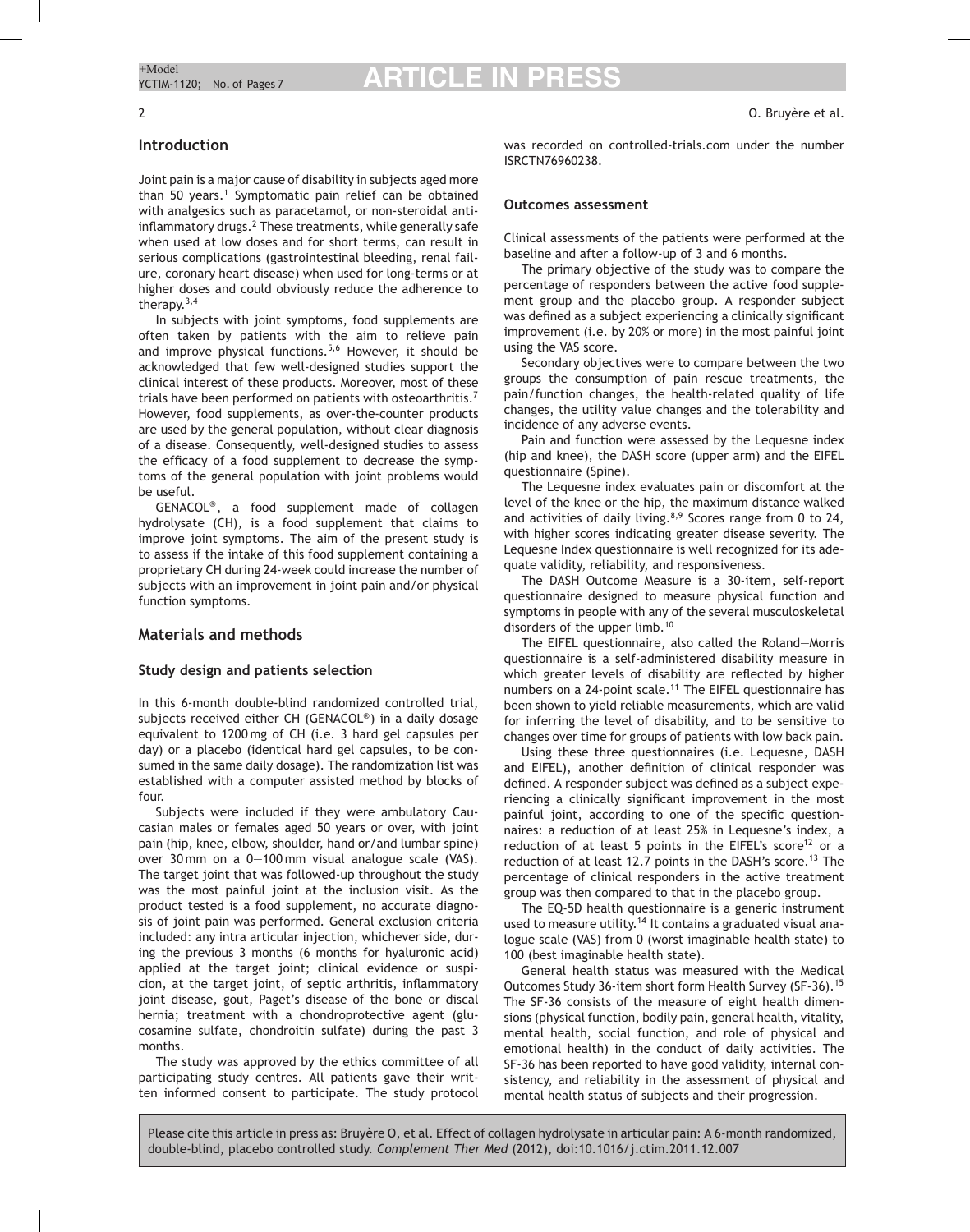#### Effect of collagen hydrolysate in articular pain 3

**Table 1** Baseline characteristics. Collagen hydrolysate (*n* = 100) Placebo (*n* = 100) *p*-Value Age (mean  $\pm$  SD) 65.70  $\pm$  7.83 64.44  $\pm$  8.5 64.44  $\pm$  8.5 65.70 Gender (female/male %) 73/27 65/35 65/35 0.22 Clinical characteristics BMI (mean  $\pm$  SD) 27.64  $\pm$  4.67 27.60  $\pm$  4.59 27.60  $\pm$  4.59 0.96 Target joint (%) Shoulder, elbow, hand 26% 22% Lumbar spine 39% Hip  $11\%$  13%  $11\%$ Knee  $34\%$  28%  $28\%$ 

#### **Statistical analysis**

200 subjects were planned to be included in this study (100 in each group). This was based on the hypothesis of a difference of at least 40% between the two groups in the proportion of subject being considered as responder. A responder subject was defined as a subject experiencing a clinically significant improvement (i.e. by 20% or more) in the most painful joint using the VAS score. The pre-planned statistical power was fixed at 90%. We also hypothesized a drop-out rate of 15—20%.

Intent-to-treat (ITT) analyses were performed for all randomized patients, using the last observation carried forward approach. Dichotomous variables were reported using percentages. Descriptive statistics were reported as mean and SD for continuous normally distributed variables or as median and quartiles for non-normally distributed variables. Comparisons of categorical variables between collagen hydrolysate and placebo groups were performed with the use of the chi-square test. For continuous variables, the unpaired Student's t test and the Mann—Whitney test were used to compare differences between groups. All results were considered to be statistically significant if the corresponding *p* value was below 0.05.

#### **Results**

Baseline characteristics of the study population are reported in Table 1. No statistical significance was reported between the two groups.

The number of patients who withdrew for whatever reason from the study was well balanced between the two groups (Fig. 1). 56 patients withdrew (33 in the CH group, 23 in the placebo group): 15 were caused by adverse events (8 in the CH group, 7 in the placebo group), 24 were due to inefficacy (15 in the CH group, 9 in the placebo group), 13 were caused by nonmedical reasons (7 in the CH group, 6 in the placebo group), and 4 were lost to follow-up (3 in the CH group, 1 in the placebo group).

At 6 months, the proportion of clinical responders according to the VAS was significantly higher in the CH group (51.6%) than in the placebo group (36.5%) (*p* = 0.036) (Fig. 2). However, still according to the VAS, there was no significant difference in the number of clinical responders at 3 months (44.1% vs. 39.6%, *p* = 0.53). Likewise, with the definition of clinical responder based on specific questionnaire (i.e. Lequesne, DASH and EIFEL), no significant differences were observed between the two groups at 3 or 6 months.

We also looked at the proportion of clinical responders at 6 months according to the VAS by target joint (Table 2). Although it did not reach statistical significance, the median percentage change at 6 months in VAS scores was systematically higher in the treated group than in the placebo group, except for the knee. Moreover, at 6 months, a higher proportion of clinical responders, according to the VAS scores, were observed in the treated group for upper limbs (*p* < 0.05), lumbar spine (*p* < 0.05) and hip (*p* > 0.05), compared to the placebo group.

No statistically significant difference was observed between groups, neither concerning the utility value changes (*p* = 0.54), nor for any of the dimensions of the SF-36 questionnaire (*p* between 0.33 and 0.98).

| <b>Table 2</b> Proportion of clinical responders (%) at 6 months according to VAS by target joint. |  |  |
|----------------------------------------------------------------------------------------------------|--|--|
|                                                                                                    |  |  |

|                       | Collagen hydrolysate | Placebo  | p-Value |
|-----------------------|----------------------|----------|---------|
| Shoulder, elbow, hand | $n = 25$             | $n = 22$ |         |
| % Clinical responders | 60%                  | 27.3%    | 0.024   |
| Lumbar spine          | $n = 24$             | $n = 36$ |         |
| % Clinical responders | 54.2%                | 27.8%    | 0.039   |
| Hip                   | $n = 12$             | $n = 11$ |         |
| % Clinical responders | 66.7%                | 45.5%    | 0.305   |
| Knee                  | $n = 32$             | $n = 27$ |         |
| % Clinical responders | 37.5%                | 51.9%    | 0.269   |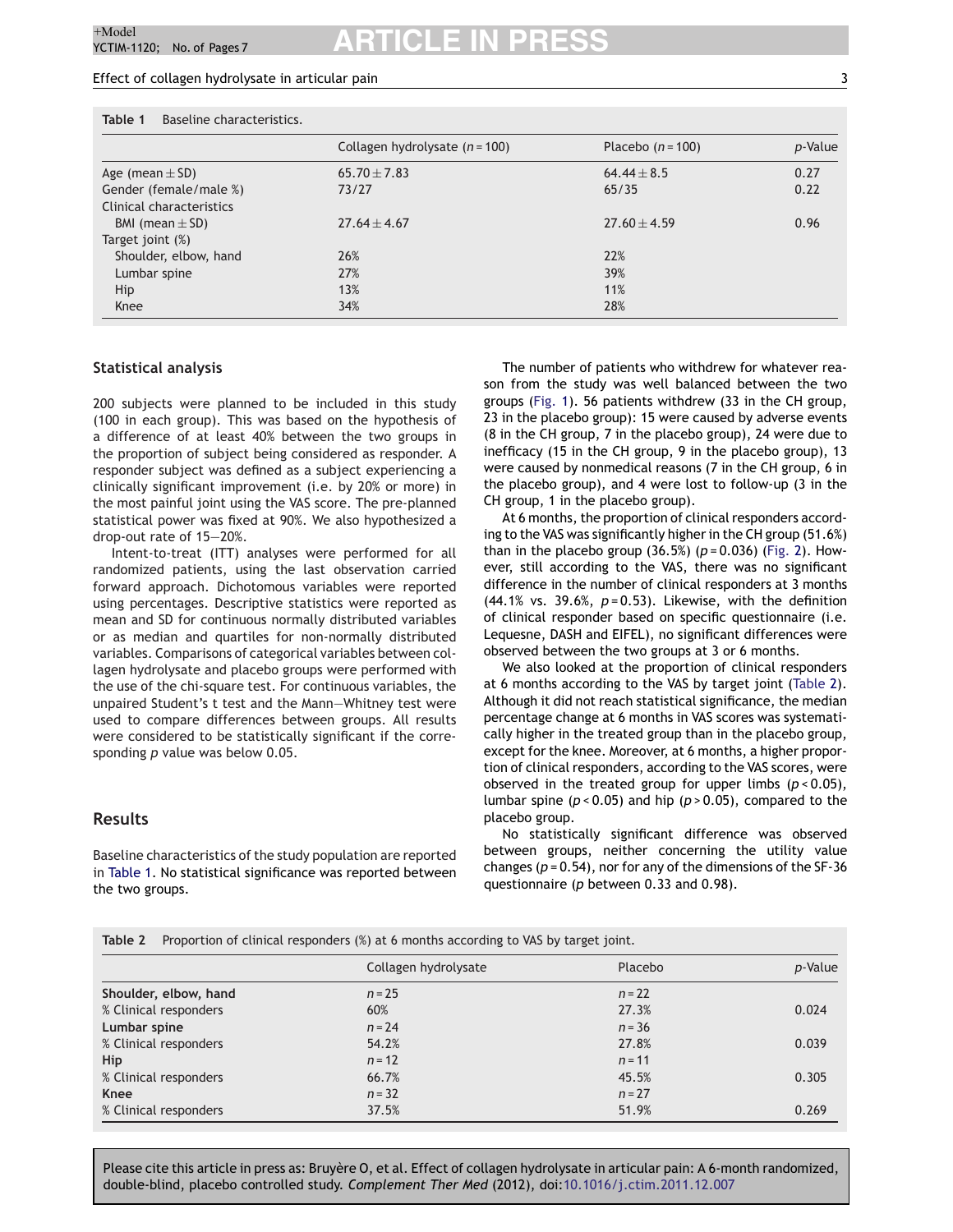

**Figure 1** Disposition of subjects.

Most patients took a pain rescue treatment during their follow-up. In the CH and placebo groups, 69.4% and 78.3% respectively of the patients reported to take at least one pain rescue treatment during the study. There was no statistically significant difference in either the median number of



**Figure 2** Proportion of clinical responders at 6 months according to VAS.

pills taken or in the median duration of treatment, between groups.

At 6 months, the satisfaction level in terms of efficacy was not statistically different in the two groups (Table 3). At each visit, a higher proportion of patients were moderately satisfied with their treatment. There was no statistically significant difference in terms of satisfaction about tolerability between groups, although there was some evidence that, in the majority of the patients, tolerability was judged in both groups as satisfactory or very satisfactory (Table 3).

There were no significant differences between groups in the number of subjects reporting at least one adverse event, in the incidence of serious adverse events, or in the incidence of adverse events considered to be possibly related to the study drug (Table 4).

## **Discussion**

In this 6-month randomized placebo controlled study, we have been able to show that CH was able to increase the proportion of clinical responders, as defined by an improvement of at least 20% in the VAS score, compared to patients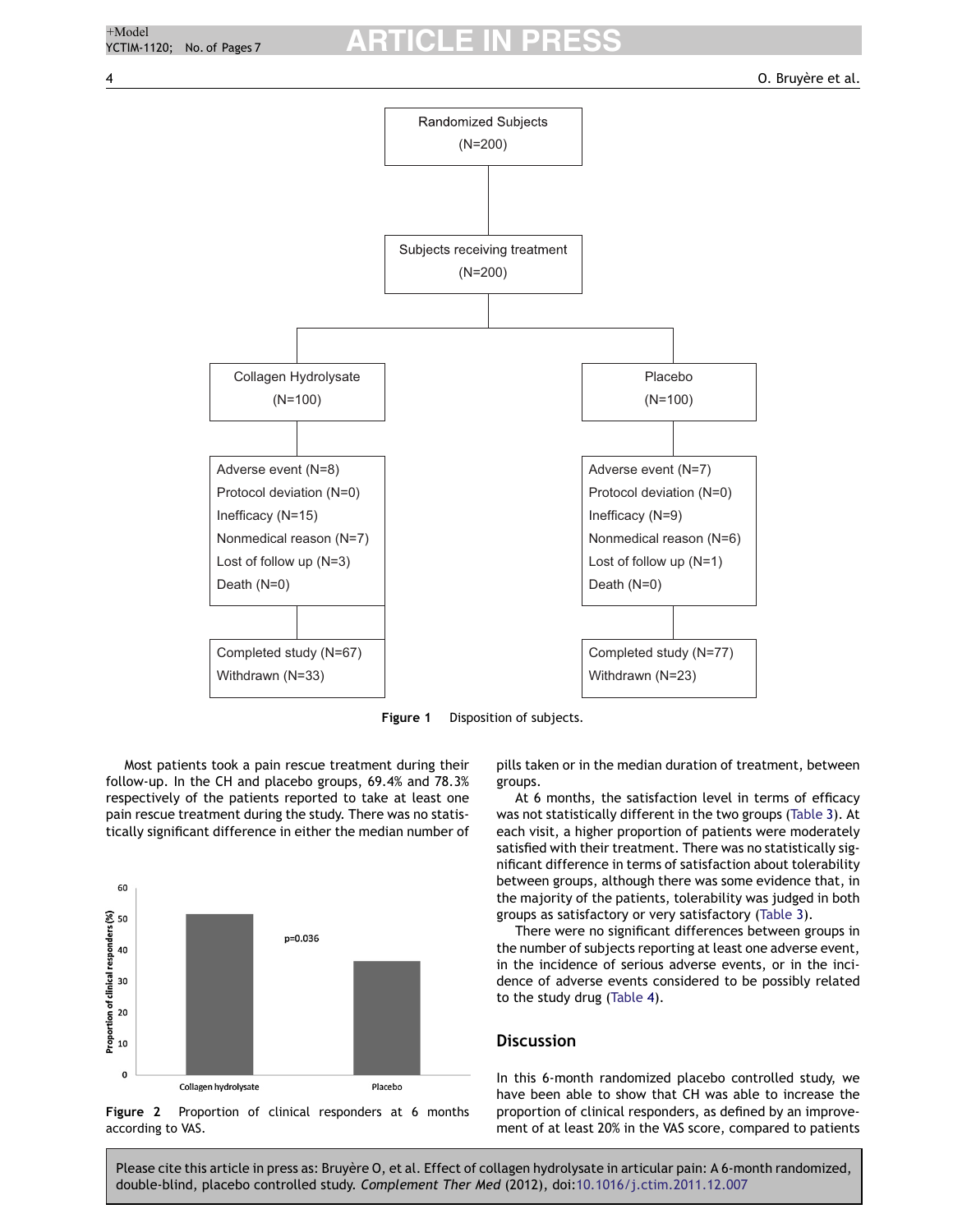## Effect of collagen hydrolysate in articular pain 5

|                                       | Collagen hydrolysate | Placebo | p-Value |
|---------------------------------------|----------------------|---------|---------|
| Satisfaction in terms of efficacy     |                      |         |         |
| Very satisfied                        | 12.5%                | 6.1%    |         |
| Satisfied                             | 20.8%                | 25.5%   |         |
| Moderately satisfied                  | 31.3%                | 30.6%   | 0.433   |
| Dissatisfied                          | 27.1%                | 24.5%   |         |
| Very dissatisfied                     | 8.3%                 | 13.3%   |         |
| Satisfaction in terms of tolerability |                      |         |         |
| Very satisfied                        | 43.3%                | 40.4%   |         |
| Satisfied                             | 35.1%                | 32.3%   |         |
| Moderately satisfied                  | 13.4%                | 15.2%   | 0.258   |
| Dissatisfied                          | 8.3%                 | 7.1%    |         |
| Very dissatisfied                     | 0%                   | 5.1%    |         |

**Table 3** Proportion of patients (%) according to their level of satisfaction in terms of efficacy and tolerability.

receiving placebo. However, using joint specific health related quality of life questionnaire, we have not been able to show a difference in the proportion of responders between the two groups. GENACOL, compared to placebo, was well tolerated with no significant differences between the numbers of adverse events.

There are strengths and limitations to this study. Strengths include the large number of subjects included in the study and the design of the trial. Limitations include the absence of a validated tool to assess joint pain in a healthy population and the drop-out rate, slightly higher than expected.

It should be pointed out that no significant beneficial effect of CH has been observed after 3-month and that this food supplement should be given for at least a 6 month period. In the available literature of CH, even if positive results with CH have already been observed after 14 weeks of supplementation the majority of the published trials have observed a significantly beneficial effect of CH over a 6-month period.<sup>7</sup> For example, a study recruited 147 individuals who were active as student athletes either on a varsity team or a club sport who complained about joint

pain or joint discomfort due to joint stress, injury, surgical outcome, or trauma.16 These subjects were randomized to receive either 10 g of CH per day in the form of a vial containing 25 ml of a liquid formulation (*n* = 73) or a placebo that consisted of 25 ml of a liquid formulation containing xanthan (*n* = 74). After 24 weeks of treatment, among the 15 primary outcomes, a statistically significant effect of CH compared to placebo was observed for joint pain at rest, walking, standing, at rest, carrying objects, and lifting. However, caution in interpreting these results is needed because no intention-to-treat analysis has been performed and because there were no significant differences between groups for any endpoint when significance levels were adjusted for multiple comparisons.

It is also important to note that the majority of the trials previously performed with CH have been performed in patients with osteoarthritis symptoms at the level of the knee. $<sup>7</sup>$  For example, a large well-designed study randomized</sup> 389 patients with osteoarthritis to CH or placebo for a 24 weeks period.<sup>17</sup> Primary efficacy measures were the WOMAC pain dimension score, WOMAC physical function dimension score; and patient's global evaluation. There were no

**Table 4** Proportion (%) of patients with at least one AE during the study, according to the AE class.

|                                      | Collagen hydrolysate | Placebo | p-Value |
|--------------------------------------|----------------------|---------|---------|
| Sense (eyes, ears, taste, olfaction) | 4.1%                 | 3.0%    | 0.680   |
| Cardio-vascular                      | 3.1%                 | 8.1%    | 0.129   |
| Respiratory                          | 15.5%                | 22.2%   | 0.227   |
| Gastro-intestinal                    | 15.5%                | 26.3%   | 0.063   |
| Hepatic/biliary                      | 0%                   | 0%      |         |
| Genito-urinary/reproduction          | 5.2%                 | 1.0%    | 0.092   |
| Kidney/renal                         | 0%                   | 0%      |         |
| Endocrine/metabolism                 | 2.1%                 | 3.0%    | 0.667   |
| Musculo-skeletal                     | 23.7%                | 16.2%   | 0.186   |
| Hematology/lymphatic                 | 0%                   | 0%      |         |
| Neurological/psychiatric             | 7.2%                 | 8.1%    | 0.820   |
| Dermatological                       | 6.2%                 | 4.0%    | 0.495   |
| Immunological                        | 1.0%                 | 0%      | 0.311   |
| Allergy                              | 0%                   | 0%      |         |
| <b>Others</b>                        | 7.2%                 | 6.1%    | 0.745   |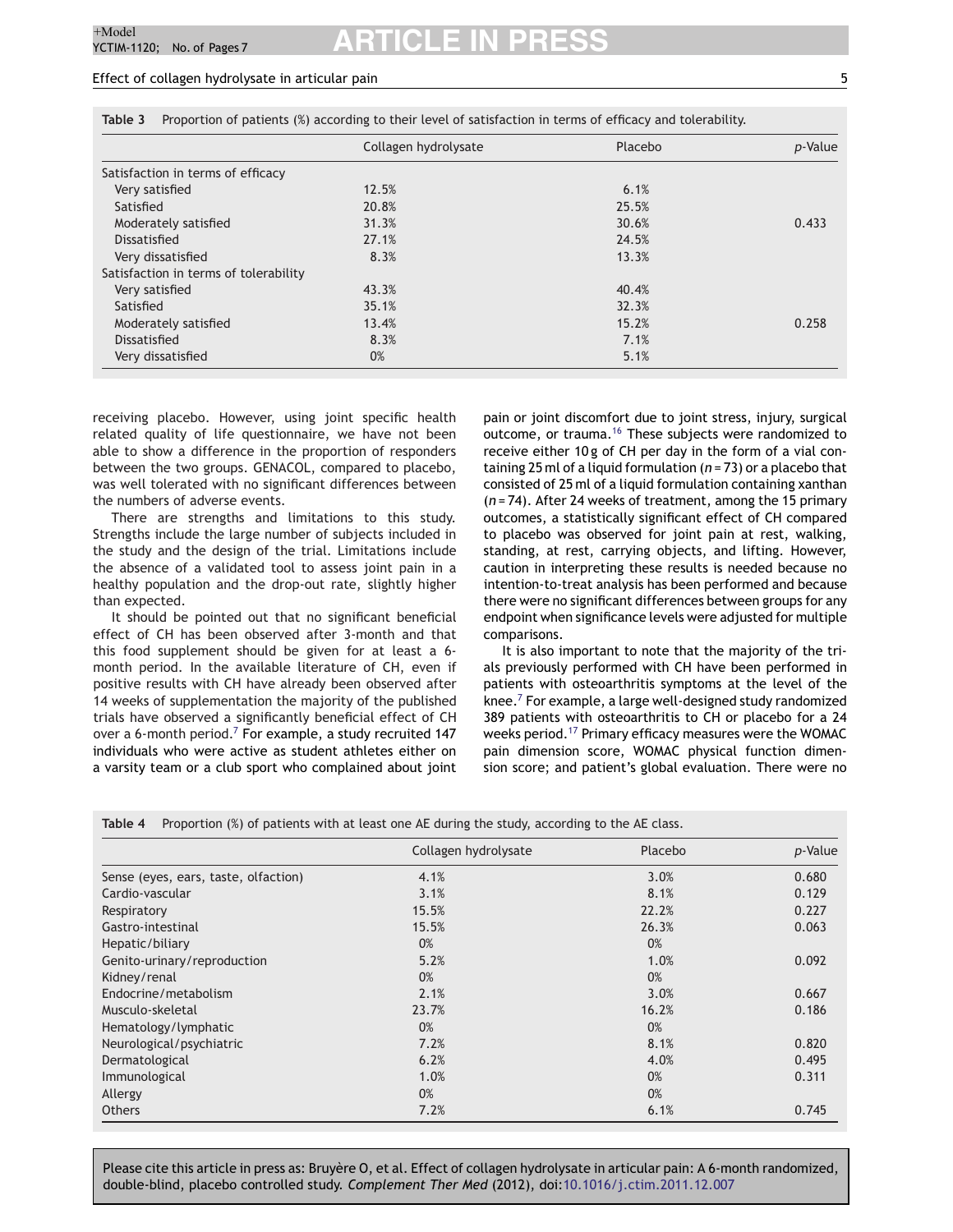statistically significant difference between treatments in the intent-to-treat analysis for the change of the mean score for pain between baseline and visit 9 (24 weeks) and for the evaluation of pain, physical function, or patient global assessment.

In our study, we have included subjects with joint pain, whatever the localization and the diagnosis. Indeed, as an over-the-counter product, no diagnosis of any disease has to be performed. Consequently, we have tried, in this study, to include subjects that are the targeted subjects of the product. Obviously, a substantial proportion of our study population has probably osteoarthritis, as in the general population.18

We acknowledge that for all our secondary outcomes, no significant differences were observed between CH and placebo. The discrepancy between the results observed using the VAS score and the specific questionnaires (i.e. Lequesne, DASH and EIFEL) could partly be explained by the specificity of these questionnaires (e.g. the Lequesne questionnaire was primarily developed as a predictive tool to evaluate the necessity of joint replacements). However, recent preclinical studies questioned the clinical interest of CH. For example, it was shown that 1 mg/ml CH may actually inhibit macromolecule biosynthesis and be detrimental to the mechanical properties of long term chondrocyte-agarose constructs.19 Another study suggests that CH, as a media supplement, is not a viable long-term method to improve the collagen content of engineered cartilage tissue.<sup>20</sup> However, other in vitro studies have provided preclinical basis for in vivo testing of the efficacy of  $CH<sup>21</sup>$  For example, it has been shown that CH is able to stimulate collagen synthesis in chondrocytes. $^{22}$ 

We conclude that in this 6-month randomized placebo controlled study, CH is able to increase the proportion of clinical responders, as defined by an improvement of at least 20% in the VAS score, compared to patients receiving placebo. More well-designed clinical trials are needed to define the exact clinical interest of CH in subjects with joint pain.

## **Conflict of interest**

O Bruyère receives grants or has been reimbursed for attending meetings from GlaxoSmithKline, IBSA, MSD, Novartis, Rottapharm, Servier, Theramex and Wyeth. He also gives advice to the European Food Safety Authority and the French Food Safety Agency. J-Y Reginster has received consulting fees or payments for participating in advisory boards for Servier, Novartis, Negma, Lilly, Wyeth, Amgen, GlaxoSmithKline, Roche, Merckle, Nycomed, NPS, Theramex, and UCB. He has received lecture fees when speaking at the invitation of Merck Sharp and Dohme, Lilly, Rottapharm, IBSA, Genevrier, Novartis, Servier, Roche, GlaxoSmithKline, Teijin, Teva, Ebewee Pharma, Zodiac, Analis, Theramex, Nycomed, and Novo Nordisk; and grant support from Bristol Myers Squibb, Merck Sharp & Dohme, Rottapharm, Teva, Lilly, Novartis, Roche, GlaxoSmithKline, Amgen, and Servier. Other authors have no conflict of interest.

#### **References**

- 1. Birrell FN. Patterns of joint pain: lessons from epidemiology. *Rheumatology (Oxford)* 2004;**43**(April (4)):408—9.
- 2. Zhang W, Moskowitz RW, Nuki G, Abramson S, Altman RD, Arden N, et al. OARSI recommendations for the management of hip and knee osteoarthritis. Part II: OARSI evidence-based, expert consensus guidelines. *Osteoarthritis Cartilage* 2008;**16**(February (2)):137—62.
- 3. Schaffer D, Florin T, Eagle C, Marschner I, Singh G, Grobler M, et al. Risk of serious NSAID-related gastrointestinal events during long-term exposure: a systematic review. *Med J Aust* 2006;**185**(November (9)):501—6.
- 4. Singh G, Wu O, Langhorne P, Madhok R. Risk of acute myocardial infarction with nonselective non-steroidal anti-inflammatory drugs: a meta-analysis. *Arthritis Res Ther* 2006;**8**(5):R153.
- 5. Lee FH, Raja SN. Complementary and alternative medicine in chronic pain. *Pain* 2011;**152**(January (1)):28—30.
- 6. Santaguida PL, Gross A, Busse J, Gagnier J, Walker K, Bhandari M, et al. Complementary and alternative medicine in back pain utilization report. *Evid Rep Technol Assess (Full Rep)* 2009;**177**(January):1—221.
- 7. Henrotin Y, Lambert C, Couchourel D, Ripoll C, Chiotelli E, Nutraceuticals:. do they represent a new era in the management of osteoarthritis?  $-$  a narrative review from the lessons taken with five products. *Osteoarthritis Cartilage* 2011;**19**(January (1)):1—21.
- 8. Lequesne MG. The algofunctional indices for hip and knee osteoarthritis. *J Rheumatol* 1997;**24**(April (4)):779—81.
- 9. Lequesne MG, Mery C, Samson M, Gerard P. Indexes of severity for osteoarthritis of the hip and knee. Validation-value in comparison with other assessment tests. *Scand J Rheumatol Suppl* 1987;**65**:85—9.
- 10. Hudak PL, Amadio PC, Bombardier C. Development of an upper extremity outcome measure: the DASH (disabilities of the arm, shoulder and hand) [corrected] The Upper Extremity Collaborative Group (UECG). *Am J Ind Med* 1996;**29**(June (6)):602—8.
- 11. Roland M, Morris R. A study of the natural history of back pain Part I: development of a reliable and sensitive measure of disability in low-back pain. *Spine (Phila Pa 1976)* 1983;**8**(March  $(2)$ :141-4.
- 12. Lauridsen HH, Hartvigsen J, Manniche C, Korsholm L, Grunnet-Nilsson N. Responsiveness and minimal clinically important difference for pain and disability instruments in low back pain patients. *BMC Musculoskelet Disord* 2006;**7**:82.
- 13. Beaton DE, Katz JN, Fossel AH, Wright JG, Tarasuk V, Bombardier C. Measuring the whole or the parts? Validity, reliability, and responsiveness of the disabilities of the arm, shoulder and hand outcome measure in different regions of the upper extremity. *J Hand Ther* 2001;**14**(April—June (2)):128—46.
- 14. The EuroQol Group. EuroQol a new facility for the measurement of health-related quality of life. *Health Policy* 1990;**16**(December (3)):199—208.
- 15. Ware Jr JE, Sherbourne CD. The MOS 36-item short-form health survey (SF-36). I. Conceptual framework and item selection. *Med Care* 1992;**30**(June (6)):473—83.
- 16. Clark KL, Sebastianelli W, Flechsenhar KR, Aukermann DF, Meza F, Millard RL, et al. 24-Week study on the use of collagen hydrolysate as a dietary supplement in athletes with activity-related joint pain. *Curr Med Res Opin* 2008;**24**(May (5)):1485—96.
- 17. Moskowitz RW. Role of collagen hydrolysate in bone and joint disease. *Semin Arthritis Rheum* 2000;**30**(October (2)):87—99.
- 18. Horvath G, Koroknai G, Acs B, Than P, Bellyei A, Illes T. Prevalence of radiographic primary hip and knee osteoarthritis in a representative Central European population. *Int Orthop* 2010;**June**.